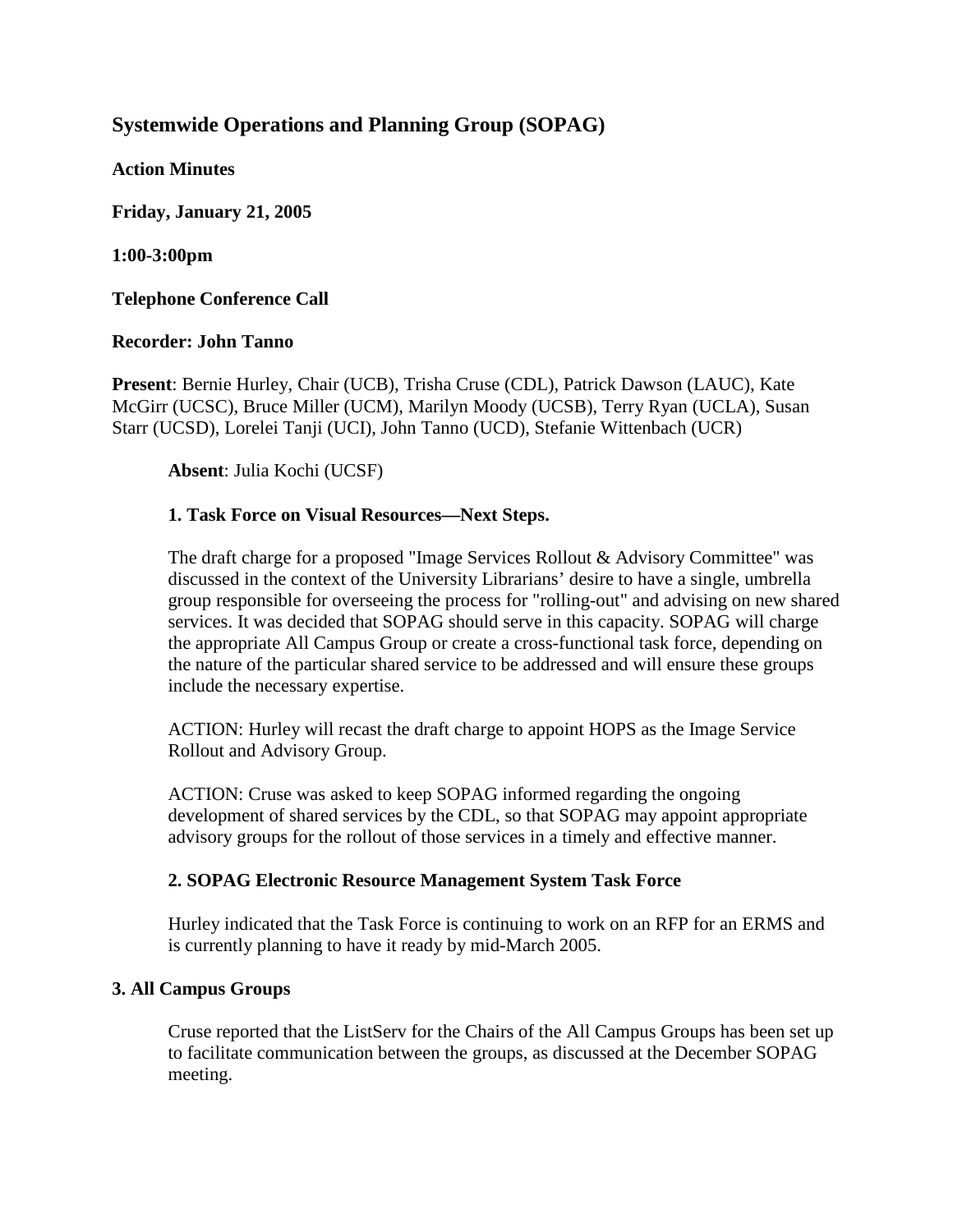#### **3.1. CDC Update**

Tanji reported that CDC will be having a conference call next week and they are currently working on (1) the ULs' charge to develop materials for a Summit Meeting on Scholarly Communication; (2) a document clarifying the roles and responsibilities of the JSC and CDC; (3) the Shared Print update; (4) Elsevier Title Changes exercise debriefing; and (5) the East Asian digital resources cost share model.

## **3.2. HOPS Update**

Moody reported that there will be a joint RSC/HOPS meeting on February  $10<sup>th</sup>$ , focusing on UC-elinks. Technical experts from the CDL will be invited to attend.

## **3.3. HOTS Update**

Miller indicated there was nothing new to report.

## **3.4. LPL Update**

In the absence of Kochi, no report was given.

# **3.5. LTAG Update**

Ryan reported that LTAG is continuing to identify and evaluate meeting software and will be

trying out a product to see how it functions for LTAG meetings, before making a recommendation.

## **3.6. RSC Update**

Starr reported that a team is working on a brief survey to UC Libraries, to clarify the availability of media collections throughout the UCs.

ACTION: Starr will consult with Claire Bellanti to establish a schedule for a report to SOPAG on the sharing of media collections.

## **4. Report on CDL Related Items**

## **4.1. CBS/Request/Desktop Delivery Update**

Cruse reported that Gary Johnson (UCSB) is now working 50% for CDL to assist campuses with VDX implementation issues.

The VDX production system was upgraded to version 2.7.3 over the holidays.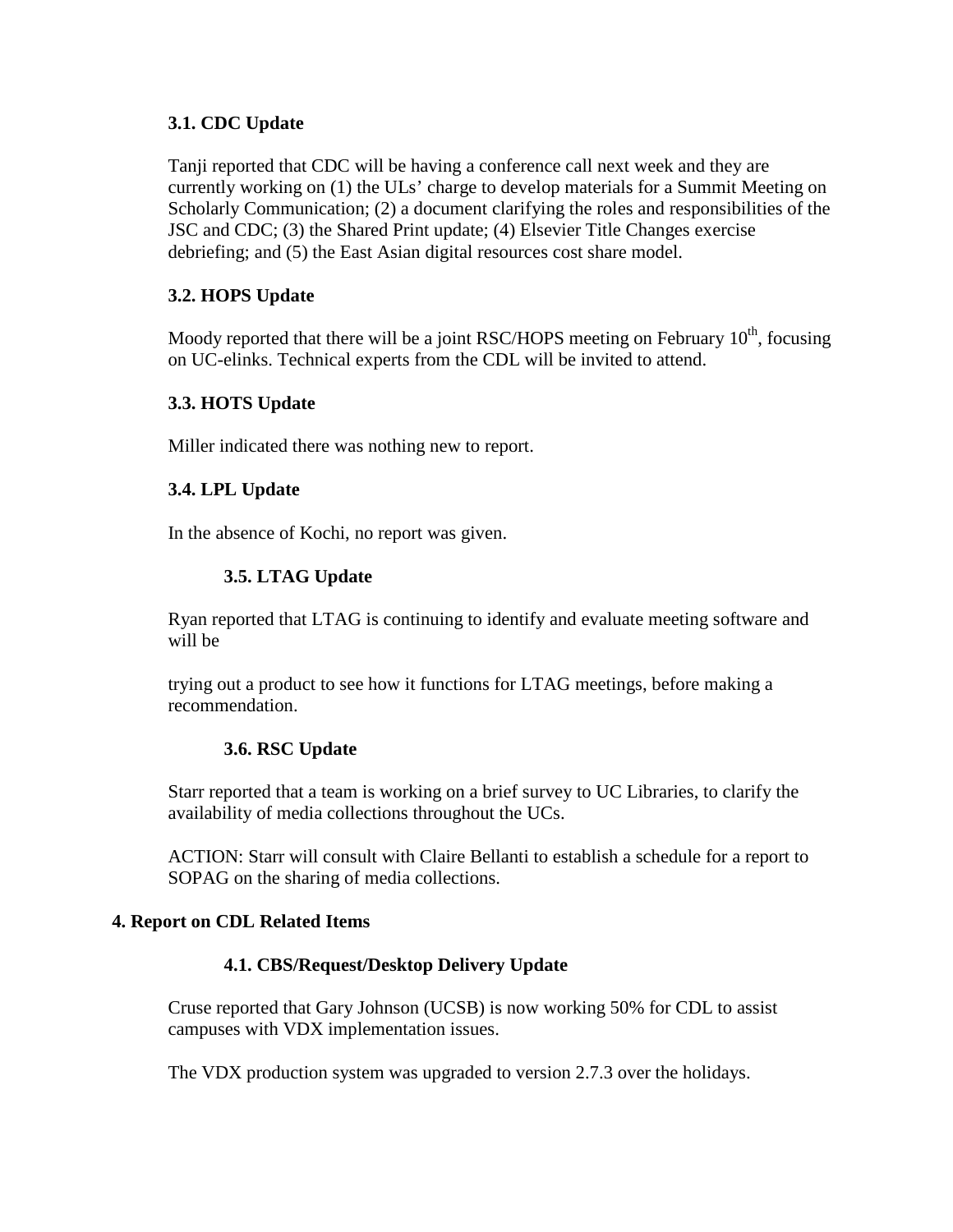UCSB did an OCLC lending test just before the holidays, and we are hopeful that they can begin lending to OCLC partners through VDX very soon. Doing so will provide UCSB with a completely integrated workflow.

Five campuses are now borrowing through VDX, and three additional campuses are close to borrowing (UCM, UCSF, UCI).

There is a test scheduled in March/April for UC Libraries to use VDX with DOCLINE at SDI and NLM.

A subgroup of the VDX Implementation Team is attempting to develop a draft policy for record retention in VDX. This will be forwarded to IAG, RSC, and SOPAG for discussion and review. CDL has sent a list to RSC of the 13 reports that are currently available to every campus on VDX activity. RSC is reviewing the list and will recommend additional reports that they require.

# **4.2. MELVYL Update**

Cruse mentioned that the results from the Melvyl Staff Satisfaction Survey are currently being analyzed and a report is being prepared regarding the survey to determine the level of staff satisfaction with MELVYL. The Melvyl Operations Team is following up on issues that can be addressed, and some will be explained and or clarified in *Melvyl Matters* (previously *El Mel Tells).* 

The UCLA data reloads into MELVY have been completed and the UCLA loading will once again be event driven i.e. the pushing of UCLA weekly files to the FTP Virtual Host will trigger automated conversion, loading and merge jobs. A special thanks to all that worked so hard and diligently on the job.

## **4.2.1. Uniform Title Sort & Display in MELVYL Update**

Cruse reported that the CDL has received input from the Music and Literature bibliographers regarding the trial solution to handle the sorting and display of uniform titles in MELVYL. The Melvyl Operations Team is currently evaluating how to move forward.

## **4.3 Shared Services Project Update**

Cruse reported that the Digital Preservation Repository test has been released to four campuses (Berkeley, San Diego, San Francisco, and Los Angeles), allowing them to submit and retrieve digital objects. The remaining six campuses will soon be getting information and be requested to identify their needs and potential use of the repository.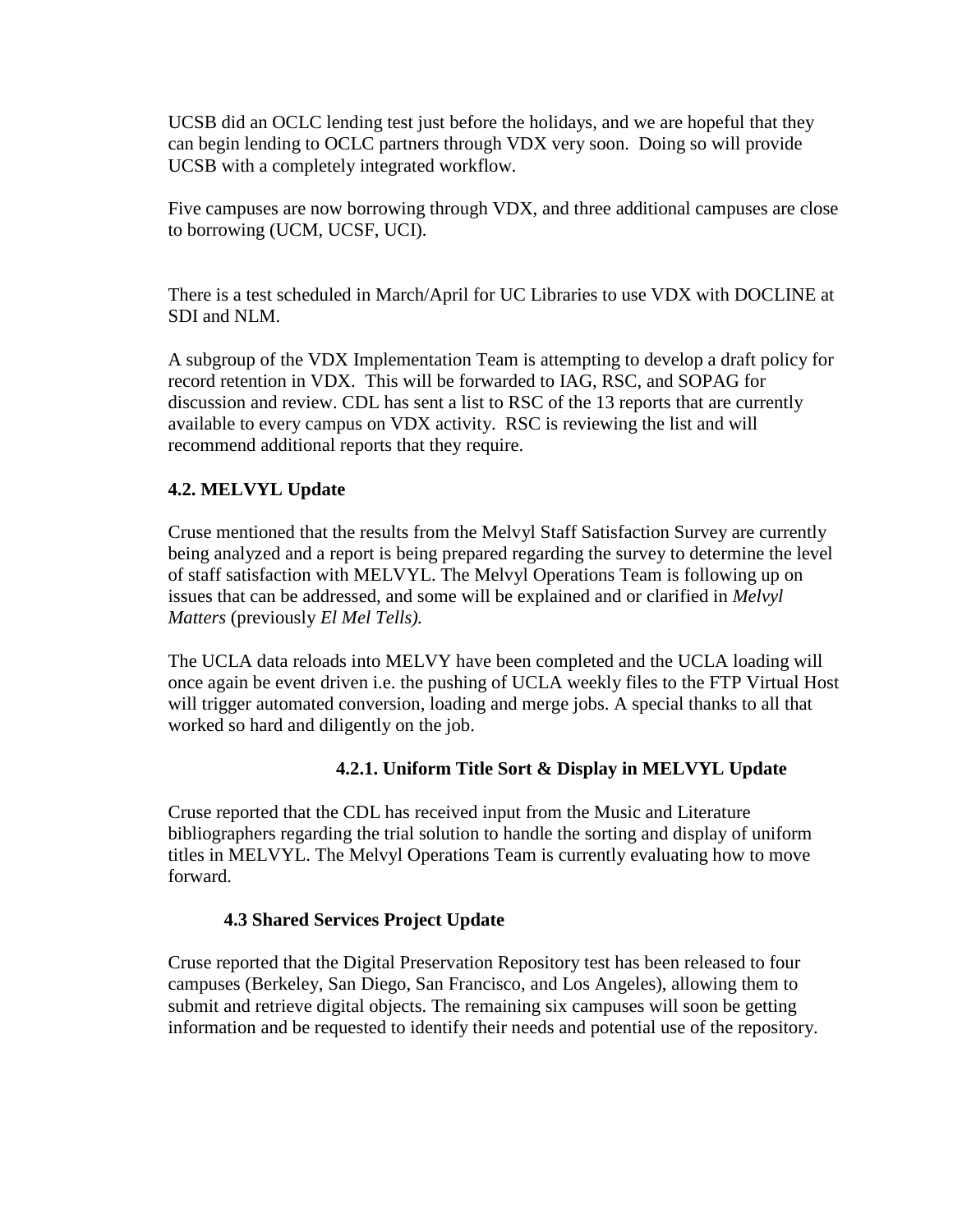SOPAG briefly discussed the "Current Issues in Implementation of Shared Services," a document dated October 22, 2004, prepared by Systemwide Library Planning and comments have been invited.

ACTION: SOPAG members are encouraged to send any comments on this document to the Chair for discussion at the next SOPAG meeting.

## **5. Systemwide Library Planning**

There were no new agenda items.

## **6. Shared Collections—Government Information—Update (Marilyn)**

## **6.1 High Volume Digitization Infrastructure—Next Steps**

There was discussion of various digitization projects underway locally and nationally, which led to the conclusion that it would be desirable, while other options are being explored, for the UC Libraries to undertake a pilot project, to gain some experience and a better understanding of what would be involved in doing a mass digitization project. To prepare for a such a project, it would be necessary to develop criteria for the selection of materials, and such criteria might include the condition of the materials, where they are located, whether or not bibliographic records would need to be created or modified, the time and cost for removing and returning materials to the shelf, the impact on services while materials were being digitized, intellectual property concerns, etc.

ACTION: Hurley will consult with Barclay Ogden for advice on selecting materials from the list of recommended titles submitted by the CDC, and the development of criteria for what materials are good candidates for digitization and what issues need to be addressed.

## **6.2. Print Collection Planning: Possible Collaboration with the State Library**

Tanno reported on a meeting at the CSL on January  $19<sup>th</sup>$ , to explore the possibilities of collaboration with UC Libraries for developing shared print and/or shared digital collections of California state documents. The discussions were positive and a subgroup has been appointed to further explore these possibilities.

## **6.3. Review of government information status and next steps**

Moody reported on discussions at ALA regarding GPO's Strategic plan and the impacts of the transformation from print to electronic distribution of federal government information. She is continuing to work on a document recommending what steps the UC Libraries might take as the digital transformation of government information continues.

## **7. RLF Persistence Procedures**